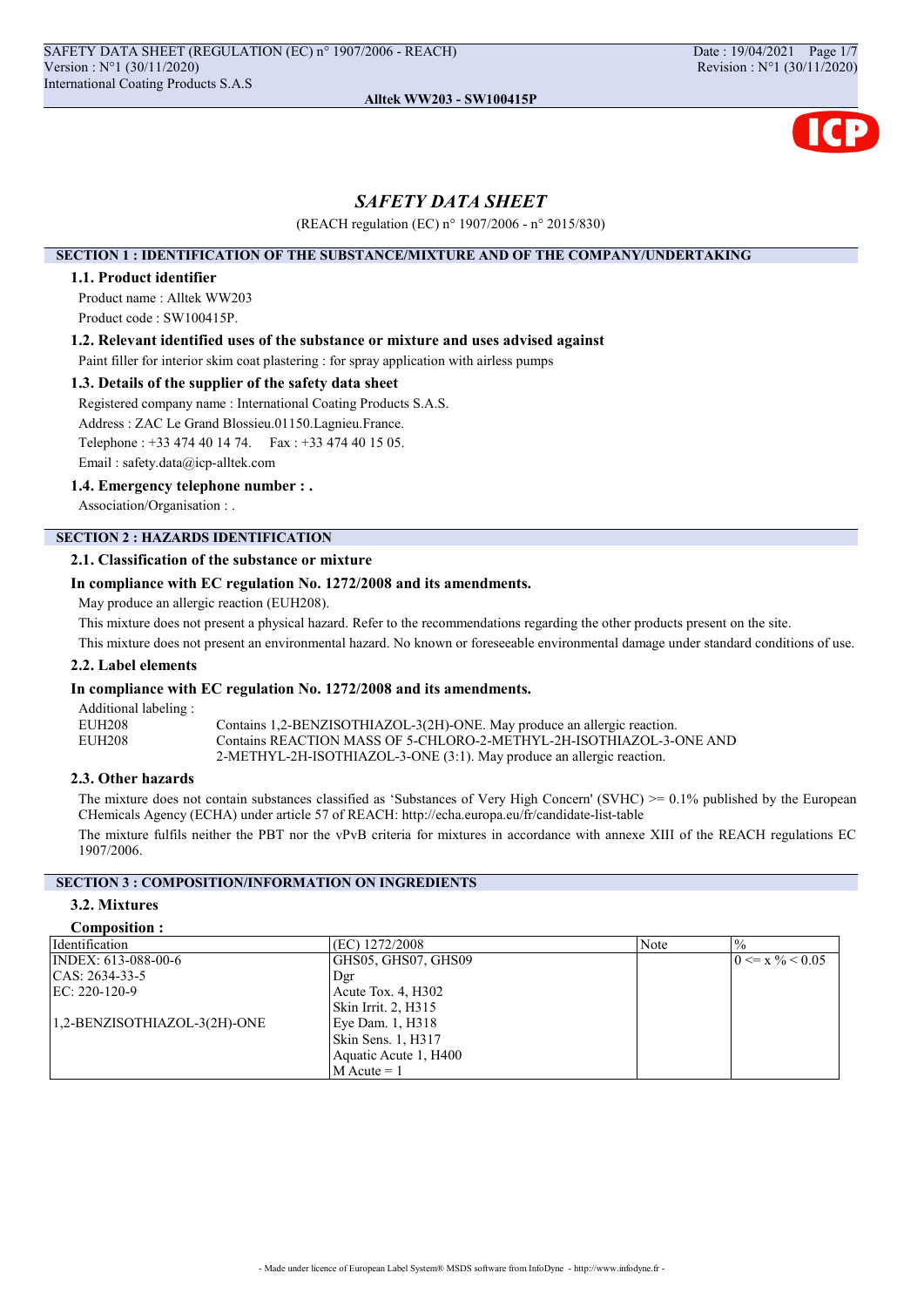### Alltek WW203 - SW100415P

| INDEX: 613-167-00-5                    | GHS06, GHS05, GHS09     | B | $0 \le x \frac{9}{6} < 0.0015$ |
|----------------------------------------|-------------------------|---|--------------------------------|
| $ CAS: 55965-84-9$                     | Dgr                     |   |                                |
|                                        | Acute Tox. 3, H301      |   |                                |
| <b>REACTION MASS OF</b>                | Acute Tox. $2, H310$    |   |                                |
| 5-CHLORO-2-METHYL-2H-ISOTHIAZOL-3-     | Skin Corr. 1C, H314     |   |                                |
| <b>ONE AND</b>                         | Skin Sens. 1A, H317     |   |                                |
| $ 2-METHYL-2H-ISOTHI AZOL-3-ONE(3:1) $ | Eye Dam. 1, H318        |   |                                |
|                                        | Acute Tox. 2, H330      |   |                                |
|                                        | Aquatic Acute 1, H400   |   |                                |
|                                        | $M$ Acute = 100         |   |                                |
|                                        | Aquatic Chronic 1, H410 |   |                                |
|                                        | $M$ Chronic = 100       |   |                                |
|                                        | EUH:071                 |   |                                |

(Full text of H-phrases: see section 16)

## SECTION 4 : FIRST AID MEASURES

As a general rule, in case of doubt or if symptoms persist, always call a doctor.

NEVER induce swallowing by an unconscious person.

## 4.1. Description of first aid measures

### In the event of exposure by inhalation :

In the event of an allergic reaction, seek medical attention.

### In the event of splashes or contact with skin :

In the event of an allergic reaction, seek medical attention.

### In the event of swallowing :

Seek medical attention, showing the label.

### 4.2. Most important symptoms and effects, both acute and delayed

No data available.

### 4.3. Indication of any immediate medical attention and special treatment needed

No data available.

## SECTION 5 : FIREFIGHTING MEASURES

Non-flammable.

## 5.1. Extinguishing media

### Suitable methods of extinction

In the event of a fire, use :

- water

### 5.2. Special hazards arising from the substance or mixture

A fire will often produce a thick black smoke. Exposure to decomposition products may be hazardous to health.

Do not breathe in smoke.

In the event of a fire, the following may be formed :

- carbon monoxide (CO)

- carbon dioxide (CO2)

## 5.3. Advice for firefighters

No data available.

## SECTION 6 : ACCIDENTAL RELEASE MEASURES

### 6.1. Personal precautions, protective equipment and emergency procedures

Consult the safety measures listed under headings 7 and 8.

### For first aid worker

First aid workers will be equipped with suitable personal protective equipment (See section 8).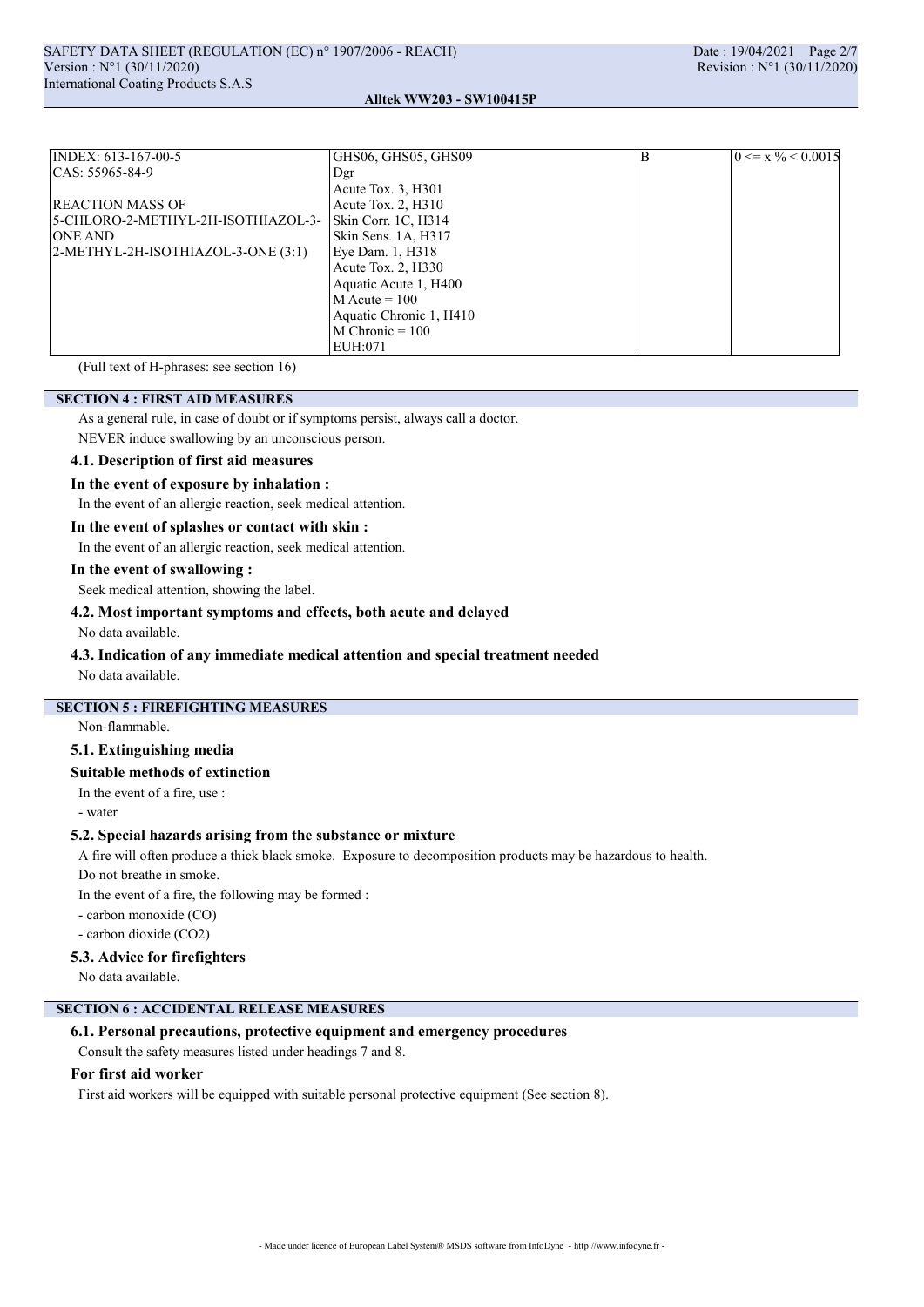### 6.2. Environmental precautions

Prevent any material from entering drains or waterways.

### 6.3. Methods and material for containment and cleaning up

Clean preferably with a detergent, do not use solvents.

## 6.4. Reference to other sections

No data available.

## SECTION 7 : HANDLING AND STORAGE

Requirements relating to storage premises apply to all facilities where the mixture is handled.

### 7.1. Precautions for safe handling

Always wash hands after handling.

Remove and wash contaminated clothing before re-using.

### Fire prevention :

Prevent access by unauthorised personnel.

## Recommended equipment and procedures :

For personal protection, see section 8.

Observe precautions stated on label and also industrial safety regulations.

### Prohibited equipment and procedures :

No smoking, eating or drinking in areas where the mixture is used.

## 7.2. Conditions for safe storage, including any incompatibilities

No data available.

### Storage

Keep out of reach of children.

### Packaging

Always keep in packaging made of an identical material to the original.

Recommended types of packaging :

- Bags
- Buckets
- Suitable packaging materials :

- Plastic

Unsuitable packaging materials :

- Metal

### 7.3. Specific end use(s)

No data available.

## SECTION 8 : EXPOSURE CONTROLS/PERSONAL PROTECTION

## 8.1. Control parameters

No data available.

### 8.2. Exposure controls

### Personal protection measures, such as personal protective equipment

Pictogram(s) indicating the obligation of wearing personal protective equipment (PPE) :



Use personal protective equipment that is clean and has been properly maintained.

Store personal protective equipment in a clean place, away from the work area.

Never eat, drink or smoke during use. Remove and wash contaminated clothing before re-using. Ensure that there is adequate ventilation, especially in confined areas.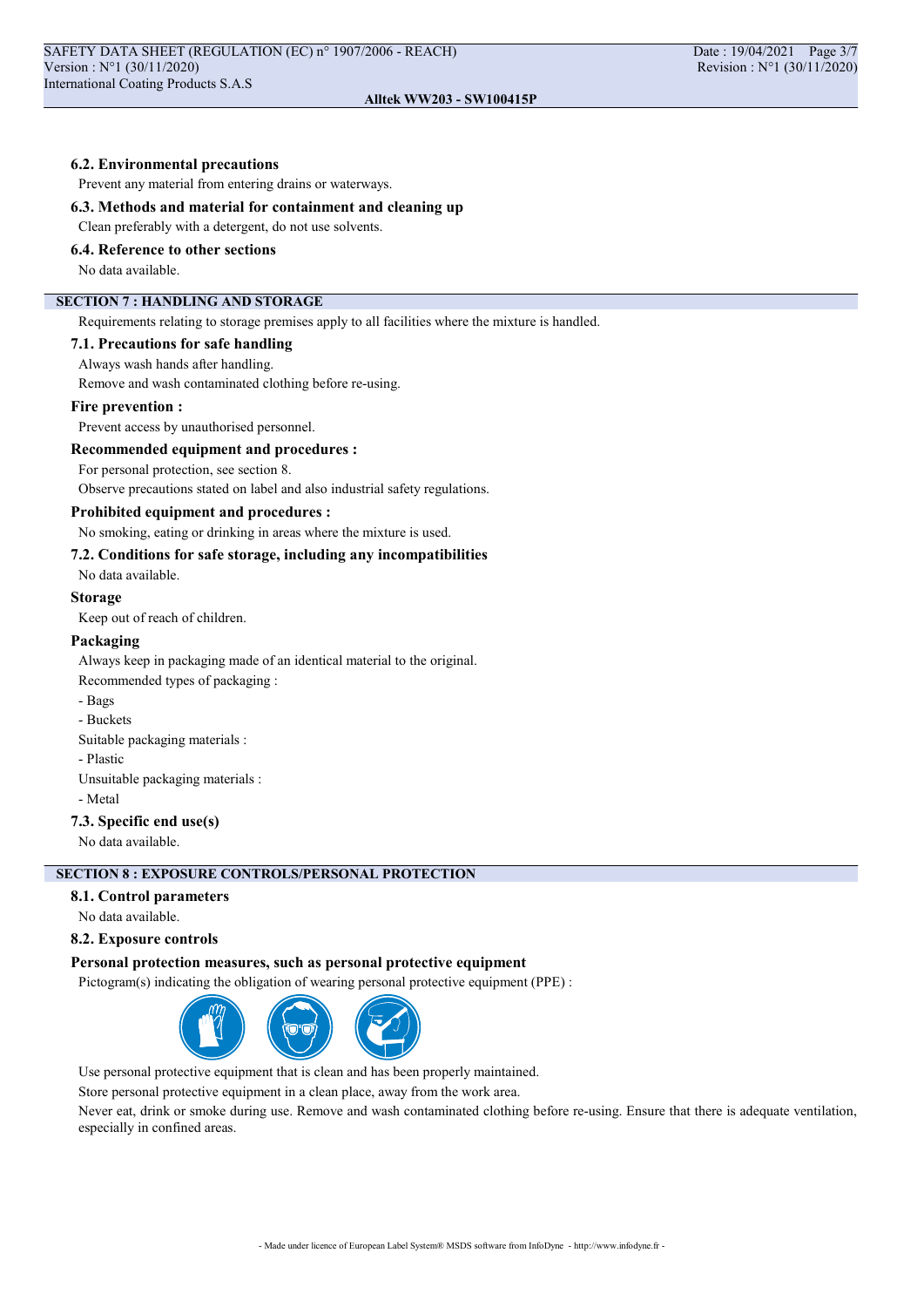## - Eye / face protection

Avoid contact with eyes.

Use eye protectors designed to protect against liquid splashes

Before handling, wear safety goggles in accordance with standard EN166.

### - Hand protection

Wear suitable protective gloves in the event of prolonged or repeated skin contact.

Use suitable protective gloves that are resistant to chemical agents in accordance with standard EN ISO 374-1.

Gloves must be selected according to the application and duration of use at the workstation.

Protective gloves need to be selected according to their suitability for the workstation in question : other chemical products that may be handled, necessary physical protections (cutting, pricking, heat protection), level of dexterity required.

Type of gloves recommended :

- Natural latex
- Nitrile rubber (butadiene-acrylonitrile copolymer rubber (NBR))
- PVC (polyvinyl chloride)
- Butyl Rubber (Isobutylene-isoprene copolymer)
- Recommended properties :
- Impervious gloves in accordance with standard EN ISO 374-2

## - Body protection

Work clothing worn by personnel shall be laundered regularly.

After contact with the product, all parts of the body that have been soiled must be washed.

## SECTION 9 : PHYSICAL AND CHEMICAL PROPERTIES

## 9.1. Information on basic physical and chemical properties

| <b>General information:</b>                            |                 |
|--------------------------------------------------------|-----------------|
| Physical state:                                        | Paste.          |
| Color:                                                 | white           |
| Important health, safety and environmental information |                 |
| $pH$ :                                                 | Not stated.     |
|                                                        | Slightly basic. |
| Boiling point/boiling range :                          | Not relevant.   |
| Flash point interval :                                 | Not relevant.   |
| Vapour pressure $(50^{\circ}C)$ :                      | Not relevant.   |
| Density:                                               | $1.1 + - 0.1$   |
| Water solubility:                                      | Dilutable.      |
| Melting point/melting range :                          | Not relevant.   |
| Self-ignition temperature :                            | Not relevant.   |
| Decomposition point/decomposition range:               | Not relevant.   |
| 9.2. Other information                                 |                 |
| $VOC(g/l)$ :                                           | <2              |

### SECTION 10 : STABILITY AND REACTIVITY

10.1. Reactivity

No data available.

### 10.2. Chemical stability

This mixture is stable under the recommended handling and storage conditions in section 7.

## 10.3. Possibility of hazardous reactions

No data available.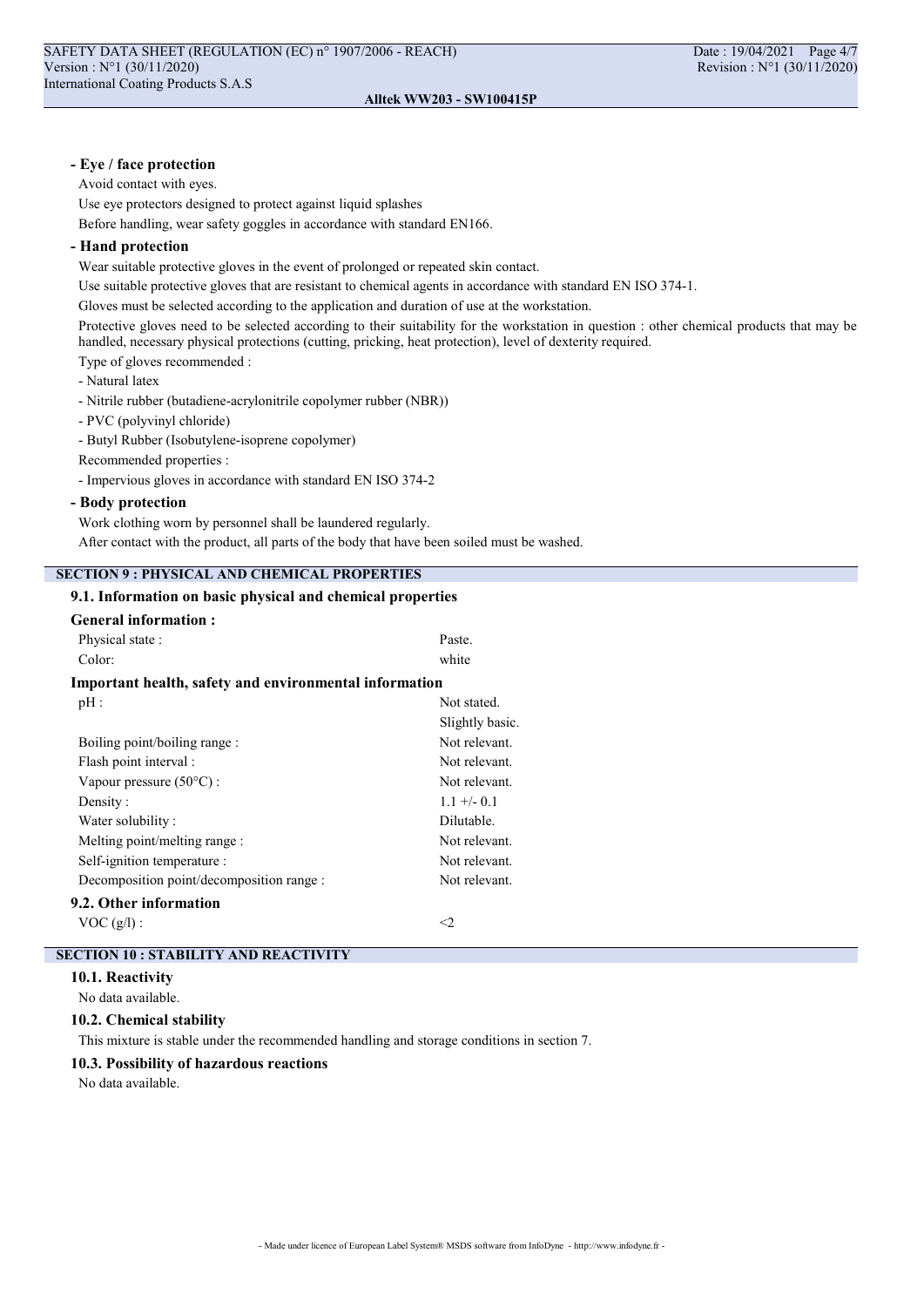### Alltek WW203 - SW100415P

### 10.4. Conditions to avoid

Avoid :

- frost

### 10.5. Incompatible materials

No data available.

### 10.6. Hazardous decomposition products

No data available.

### SECTION 11 : TOXICOLOGICAL INFORMATION

### 11.1. Information on toxicological effects

No data available.

### 11.1.1. Substances

No toxicological data available for the substances.

### 11.1.2. Mixture

### Respiratory or skin sensitisation :

Contains at least one sensitising substance. May cause an allergic reaction.

## SECTION 12 : ECOLOGICAL INFORMATION

### 12.1. Toxicity

### 12.1.2. Mixtures

No aquatic toxicity data available for the mixture.

### 12.2. Persistence and degradability

No data available.

## 12.3. Bioaccumulative potential

No data available.

## 12.4. Mobility in soil

No data available.

## 12.5. Results of PBT and vPvB assessment

No data available.

## 12.6. Other adverse effects

No data available.

## SECTION 13 : DISPOSAL CONSIDERATIONS

Proper waste management of the mixture and/or its container must be determined in accordance with Directive 2008/98/EC.

### 13.1. Waste treatment methods

Do not pour into drains or waterways.

### Waste :

Waste management is carried out without endangering human health, without harming the environment and, in particular without risk to water, air, soil, plants or animals.

Recycle or dispose of waste in compliance with current legislation, preferably via a certified collector or company.

Do not contaminate the ground or water with waste, do not dispose of waste into the environment.

### Soiled packaging :

Empty container completely. Keep label(s) on container. Give to a certified disposal contractor.

## Codes of wastes (Decision 2014/955/EC, Directive 2008/98/EEC on hazardous waste) :

## 15 01 02 plastic packaging

08 01 12 waste paint and varnish other than those mentioned in 08 01 11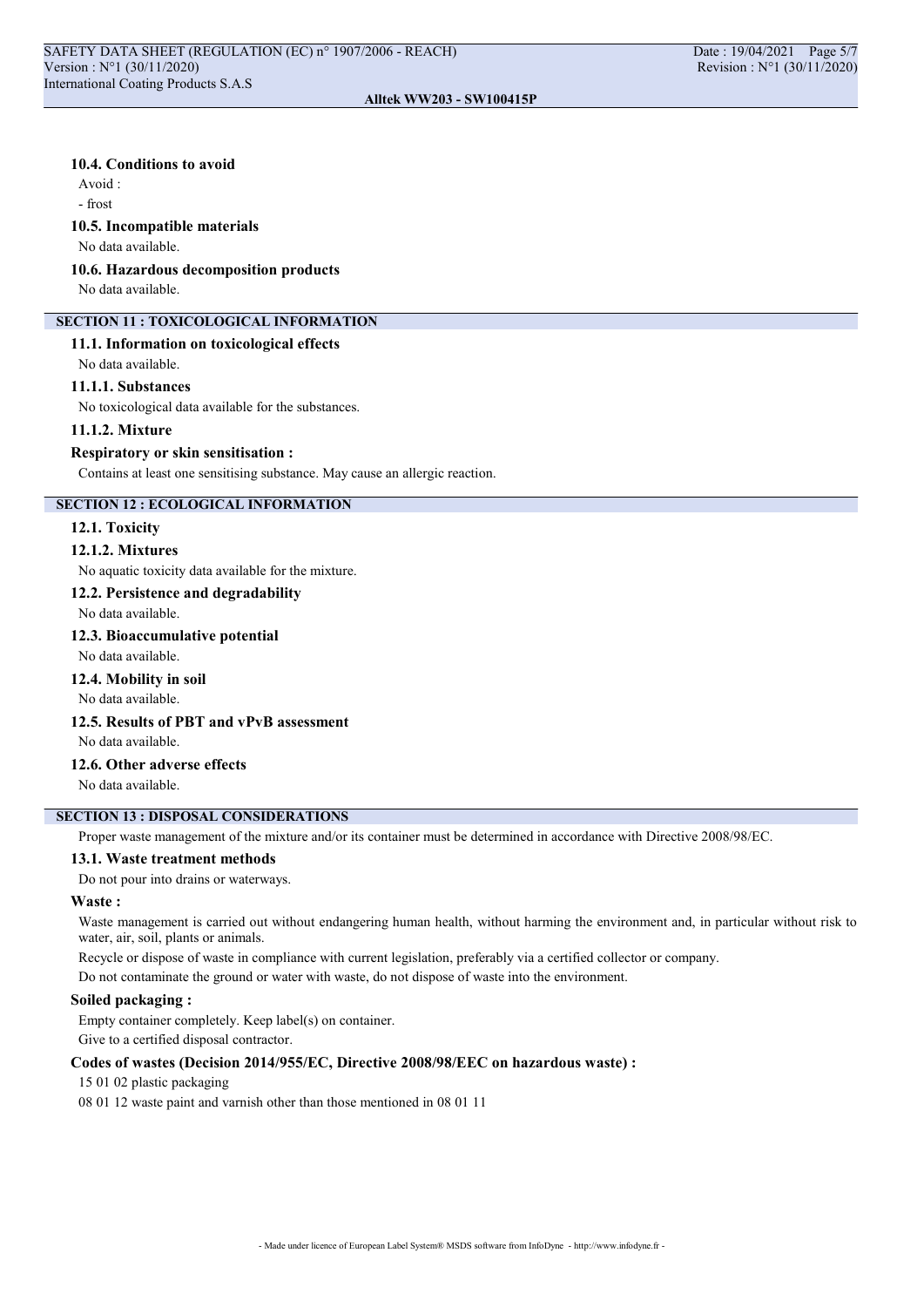Alltek WW203 - SW100415P

### **SECTION 14 : TRANSPORT INFORMATION**

Exempt from transport classification and labelling.

14.1. UN number

14.2. UN proper shipping name

-

-

-

-

14.3. Transport hazard class(es)

- 14.4. Packing group
- 14.5. Environmental hazards

-

-

14.6. Special precautions for user

## **SECTION 15 : REGULATORY INFORMATION**

## 15.1. Safety, health and environmental regulations/legislation specific for the substance or mixture

### - Classification and labelling information included in section 2:

The following regulations have been used:

- EU Regulation No. 1272/2008 amended by EU Regulation No. 2020/217 (ATP 14)

- Container information:

No data available.

- Particular provisions :

No data available.

15.2. Chemical safety assessment

No data available.

## SECTION 16 : OTHER INFORMATION

Since the user's working conditions are not known by us, the information supplied on this safety data sheet is based on our current level of knowledge and on national and community regulations.

The mixture must not be used for other uses than those specified in section 1 without having first obtained written handling instructions. It is at all times the responsibility of the user to take all necessary measures to comply with legal requirements and local regulations.

The information in this safety data sheet must be regarded as a description of the safety requirements relating to the mixture and not as a guarantee of the properties thereof.

### Wording of the phrases mentioned in section 3 :

| H301          | Toxic if swallowed.                                   |
|---------------|-------------------------------------------------------|
| H302          | Harmful if swallowed.                                 |
| H310          | Fatal in contact with skin.                           |
| H314          | Causes severe skin burns and eye damage.              |
| H315          | Causes skin irritation.                               |
| H317          | May cause an allergic skin reaction.                  |
| H318          | Causes serious eye damage.                            |
| H330          | Fatal if inhaled.                                     |
| H400          | Very toxic to aquatic life.                           |
| H410          | Very toxic to aquatic life with long lasting effects. |
| <b>EUH071</b> | Corrosive to the respiratory tract.                   |
|               |                                                       |